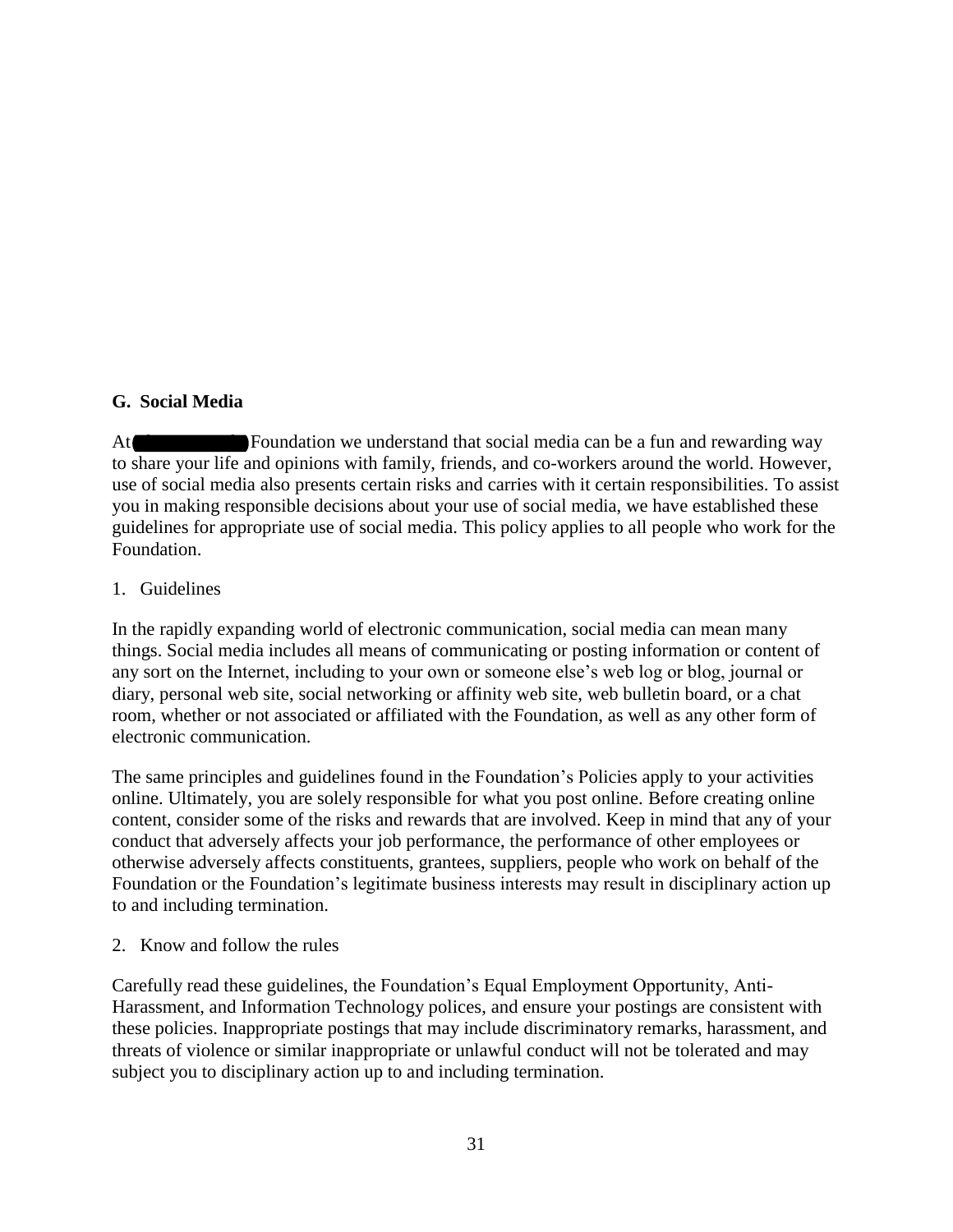### 3. Be respectful

Always be fair and courteous to other employees, constituents, grantees, suppliers, or people who work on behalf of the Foundation. Also, keep in mind that you are more likely to resolve work related complaints by speaking directly with your co-workers or supervisor than by posting complaints to a social media outlet. Nevertheless, if you decide to post complaints or criticism, avoid using statements, photographs, video, or audio that reasonably could be viewed as malicious, obscene, threatening, or intimidating, that disparage other employees, constituents, grantees, suppliers, or people who work on behalf of the Foundation, or that might constitute harassment or bullying. Examples of such conduct might include offensive posts meant to intentionally harm someone's reputation or posts that could contribute to a hostile work environment on the basis of race, sex, disability, religion, or any other status protected by law or company policy.

### 4. Be honest and accurate

Make sure you are always honest and accurate when posting information or news, and if you make a mistake, correct it quickly. Be open about any previous posts you have altered. Remember that the Internet archives almost everything; therefore, even deleted postings can be searched. Never post any information or rumors that you know to be false about the Foundation, fellow associates, members, customers, suppliers, or people working on behalf of the Foundation. Post only appropriate and respectful content. Maintain the confidentiality of Foundation private or confidential information. Do not post internal reports, policies, procedures, or other internal business-related confidential communications.

Do not create a link from your blog, website, or other social networking site to a Foundation website without identifying yourself as a Foundation employee. Express only your personal opinions. Never represent yourself as a spokesperson for the Foundation. If the Foundation is a subject of the content you are creating, be clear and open about the fact that you are an employee and make it clear that your views do not represent those of the Foundation, fellow associates, members, customers, suppliers or people working on behalf of the Foundation. If you do publish a blog or post online related to the work you do or subjects associated with the Foundation, make it clear that you are not speaking on behalf of the Foundation. It is best to include a disclaimer such as "The postings on this site are my own and do not necessarily reflect the views of the Foundation<sup>"</sup>

# 5. Using social media at work

Refrain from using social media while on work time or on equipment we provide, unless it is work-related as authorized by your manager or consistent with the Information Technology Policy. Do not use Foundation email addresses to register on social networks, blogs or other online tools utilized for personal use.

# 6. Retaliation is prohibited

The Foundation prohibits taking negative action against any employee for reporting a possible deviation from this policy or for cooperating in an investigation. Any employee who retaliates